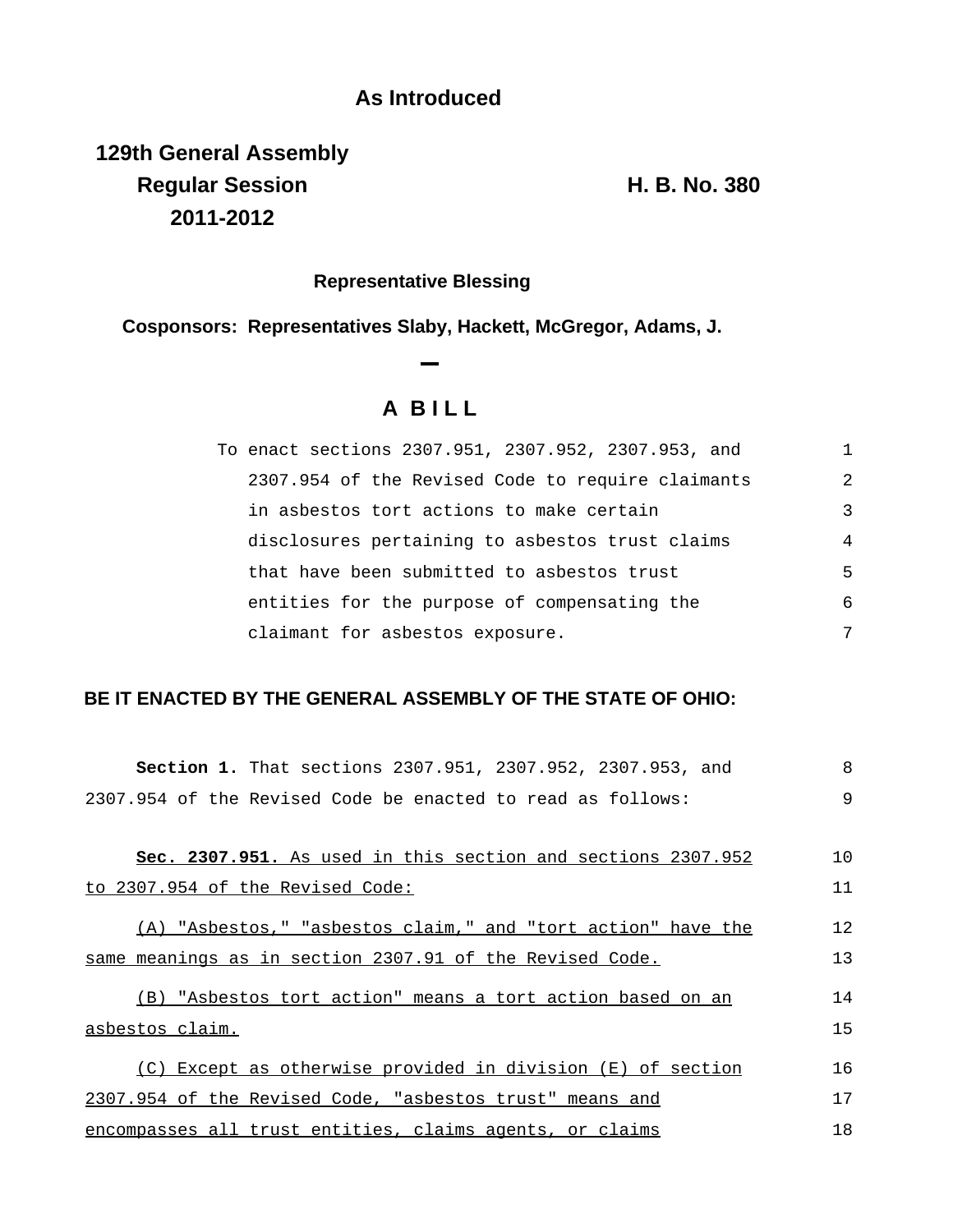| processing facilities that are created pursuant to the                 | 19 |
|------------------------------------------------------------------------|----|
| jurisdiction of a United States bankruptcy court and section           | 20 |
| 524(q) of Chapter 11 of the United States Bankruptcy Code, 11          | 21 |
| U.S.C. 524(q), or other applicable provision of law, that are          | 22 |
| formed for the purpose of compensating claimants asserting             | 23 |
| eligible asbestos claims, and that are in existence on the date        | 24 |
| initially set for trial in the asbestos tort action.                   | 25 |
| (D) "Asbestos trust claim" means any claim for compensation            | 26 |
| <u>by an exposed person or the exposed person's representative</u>     | 27 |
| <u>against any asbestos trust.</u>                                     | 28 |
| (E) "Cancer" means a malignant condition.                              | 29 |
| (F) "Claimant" means any person asserting an asbestos claim            | 30 |
| <u>or asbestos trust claim. "Claimant" includes a plaintiff, </u>      | 31 |
| counterclaimant, cross-claimant, or third-party plaintiff.             | 32 |
| (G) "Exposed person" means any person whose exposure to                | 33 |
| <u>asbestos or to asbestos-containing products is the basis for an</u> | 34 |
| <u>asbestos claim.</u>                                                 | 35 |
| (H) "Noncancer" means a nonmalignant condition.                        | 36 |
| (I) "Proof of claim" means any form of documentation that a            | 37 |
| potential claimant against an asbestos trust submits or provides       | 38 |
| to the asbestos trust that attests to or asserts the existence of      | 39 |
| <u>any liquidated or unliquidated asbestos claim that the claimant</u> | 40 |
| may have against the asbestos trust or its predecessors under any      | 41 |
| <u>theory of law.</u>                                                  | 42 |
| (J) "Trust claims material" means documents constituting an            | 43 |
| asbestos trust claim, including, but not limited to, claim forms,      | 44 |
| proofs of claim, and informational material required by an             | 45 |
| asbestos trust to be submitted by a claimant in order to have the      | 46 |
| claim evaluated by the asbestos trust and relied upon by the           | 47 |
| asbestos trust in making its compensation determination.               | 48 |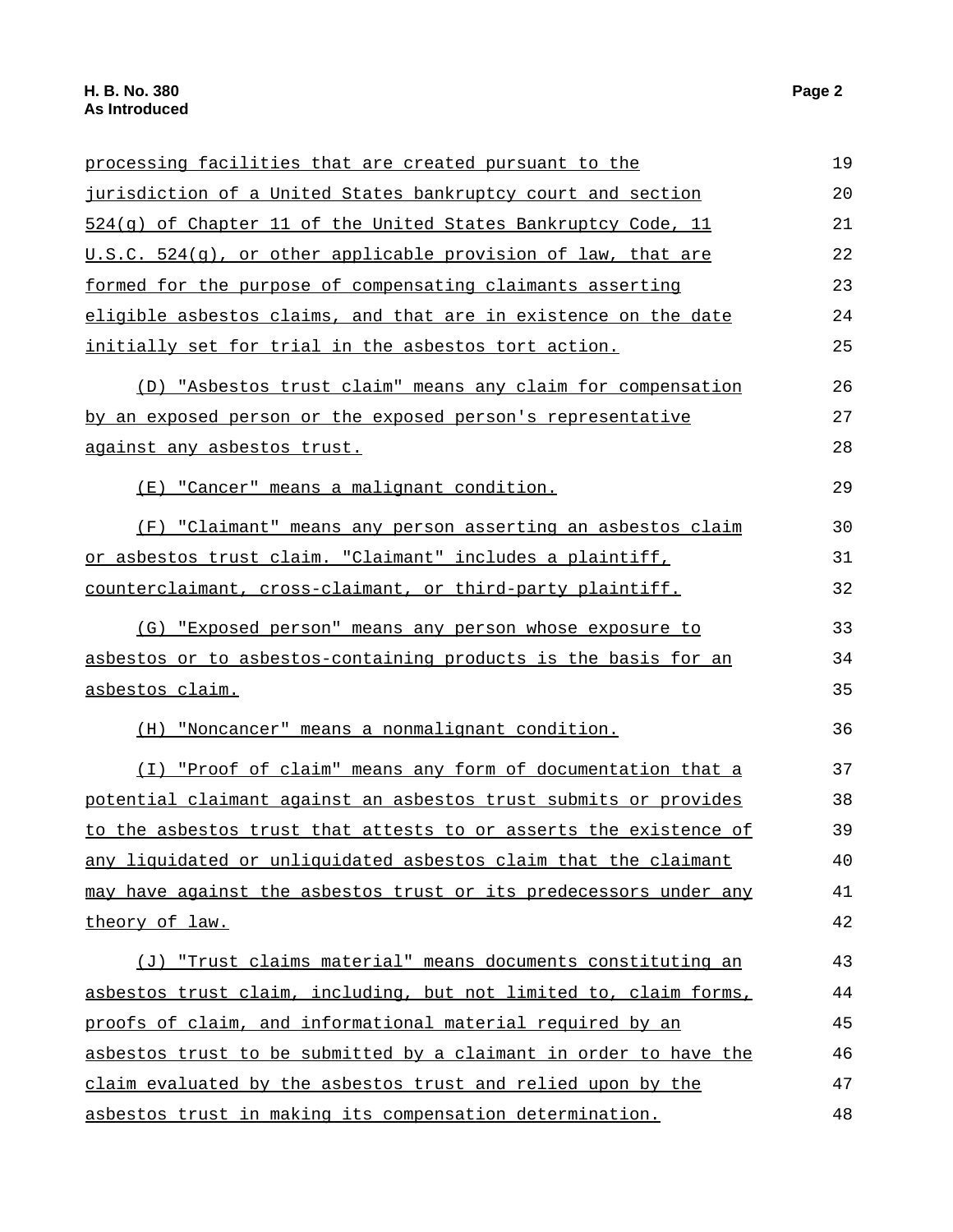| <u>(K)</u> "Trust governance documents" means and encompasses all | 49 |
|-------------------------------------------------------------------|----|
| documents that are set forth in the plan of reorganization and    | 50 |
| related orders, terms, conditions, distribution procedures,       | 51 |
| payment schedules and matrixes, evaluation paradigms and          | 52 |
| adjustment formulas, and all other policies and procedures that   | 53 |
| are utilized to determine a claimant's eligibility for, and the   | 54 |
| amounts or levels of, payment to a claimant by an asbestos trust. | 55 |

**Sec. 2307.952.** (A)(1)(a) Within thirty days after filing the complaint or other initial pleading in an asbestos tort action that is not otherwise barred or deferred under applicable law or within thirty days of the effective date of this section with respect to asbestos tort actions that are pending on that effective date, a claimant shall provide to all of the parties in the action a sworn statement by the claimant, under penalty of perjury, identifying all existing asbestos trust claims made by or on behalf of the claimant and all trust claims material pertaining to each identified asbestos trust claim. The sworn statement shall disclose the date on which each asbestos trust claim against the relevant asbestos trust was made and whether any request for a deferral, delay, suspension, or tolling of the asbestos trust claims process has been submitted. 56 57 58 59 60 61 62 63 64 65 66 67 68 69

(b) The submission of the sworn statement under division  $(A)(1)(a)$  of this section shall be in addition to any disclosure requirements otherwise imposed by law, civil rule, court order or ruling, applicable agreement or stipulation, local rule, or case management order. 70 71 72 73 74

(2) If the claimant, subsequent to the submission of the sworn statement under division (A)(1)(a) of this section, files with or submits to any asbestos trust additional asbestos trust claims not previously disclosed, the claimant shall provide to all of the parties in the asbestos tort action an amendment updating 75 76 77 78 79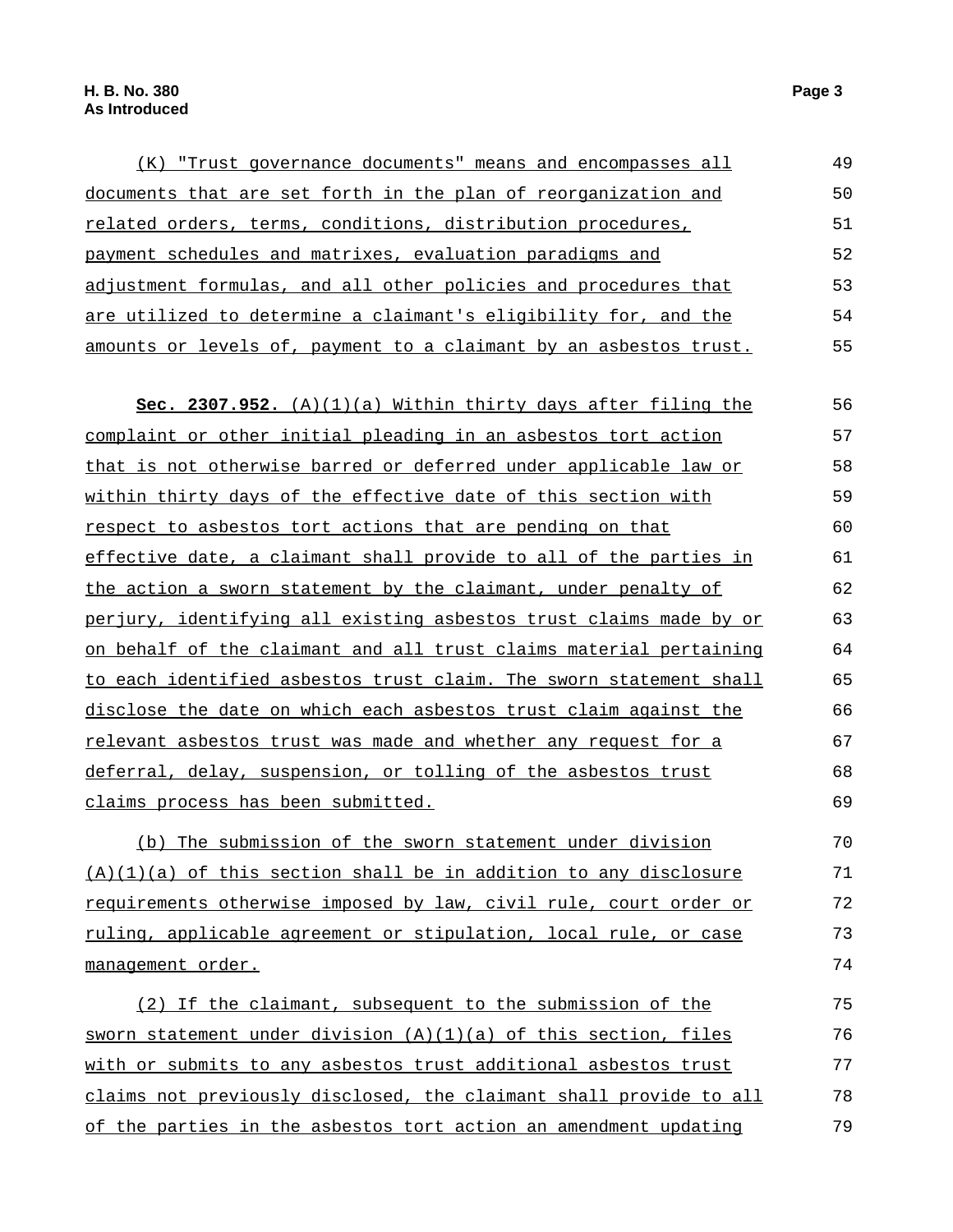| the sworn statement and identifying the additional asbestos trust    | 80  |
|----------------------------------------------------------------------|-----|
| claims. The claimant shall provide any amendment under division      | 81  |
| (A)(2) of this section within thirty days of filing an additional    | 82  |
| asbestos trust claim with, or submitting an additional asbestos      | 83  |
| trust claim to, any asbestos trust.                                  | 84  |
| (3) With respect to any asbestos trust claim that a claimant         | 85  |
| discloses under division $(A)(2)$ of this section in an amendment to | 86  |
| the sworn statement, the claimant shall provide to all of the        | 87  |
| parties in the asbestos tort action all trust claims material        | 88  |
| pertaining to each additional asbestos trust claim identified in     | 89  |
| that amendment. The claimant shall provide the trust claims          | 90  |
| materials under division (A)(3) of this section within thirty days   | 91  |
| of filing or submitting each additional asbestos trust claim.        | 92  |
| (B) Failure to provide to all of the parties in the asbestos         | 93  |
| tort action all trust claims material as required by this section    | 94  |
| in a timely manner shall constitute grounds for the court to         | 95  |
| decline to assign an initial trial date or extend the date set for   | 96  |
| trial in the action.                                                 | 97  |
| (C) Nothing in this section prevents a court of competent            | 98  |
| jurisdiction from requiring any disclosures in addition to the       | 99  |
| disclosures required under this section.                             | 100 |
| Sec. 2307.953. (A) Any defendant in an asbestos tort action          | 101 |
| may file a motion with the court, with notice to the claimant and    | 102 |
| to all of the parties in the action, for an order to stay the        | 103 |
|                                                                      |     |
| proceedings. A defendant's motion to stay the proceedings shall      | 104 |
| set forth credible evidence that demonstrates all of the             | 105 |
| following:                                                           | 106 |
| (1) The identities of all asbestos trusts not previously             | 107 |
| disclosed by the claimant pursuant to section 2307.952 of the        | 108 |
| Revised Code against which the claimant has not made any asbestos    | 109 |
| trust claims but against which the defendant in good faith           | 110 |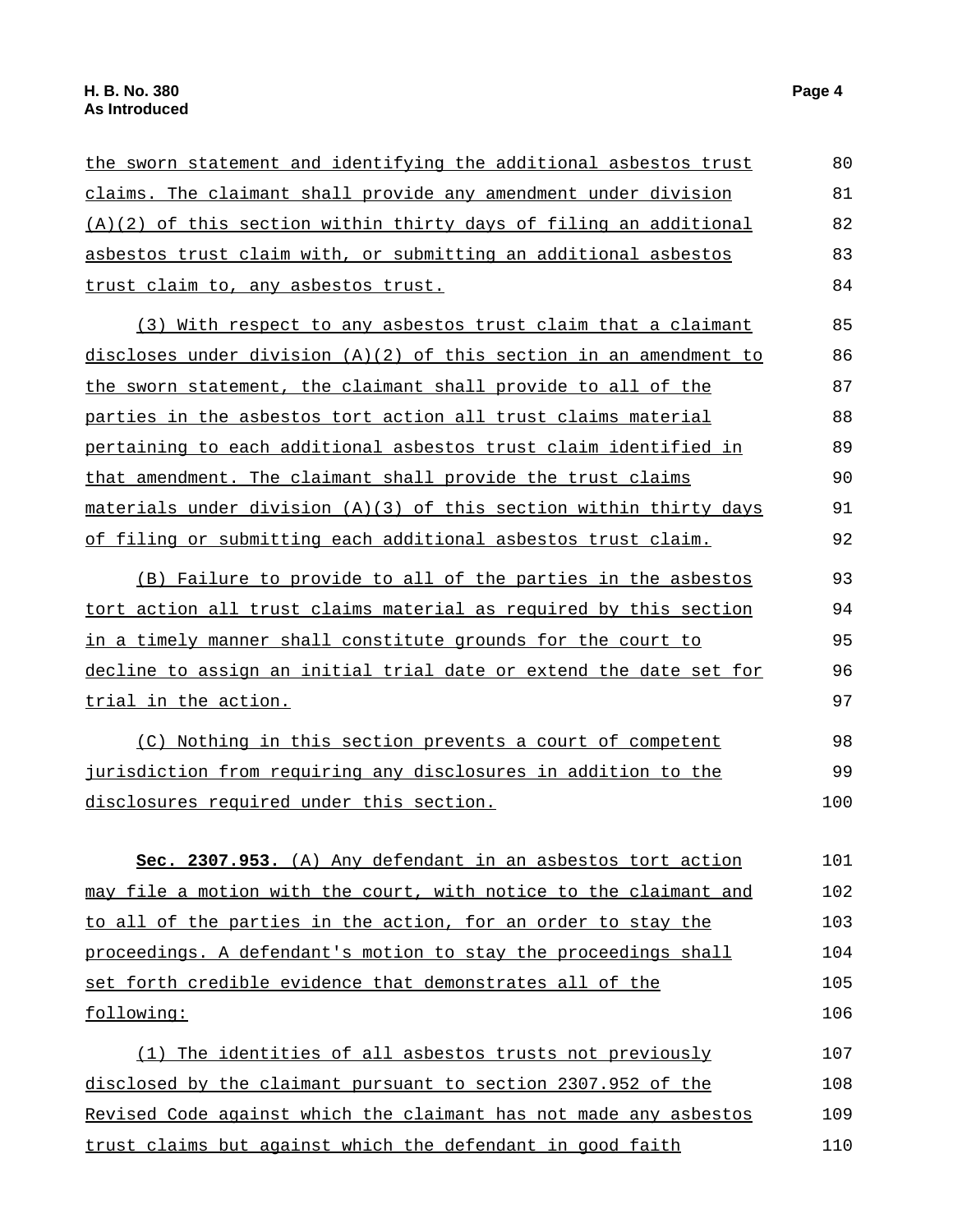| believes the claimant may make a successful asbestos trust claim;<br>(2) The information that the defendant believes supports the<br>additional asbestos trust claims described in division (A)(1) of<br>this section;<br>(3) A description of the information sufficient to meet the<br>asbestos trust claim requirements of the asbestos trusts described<br>in division (A)(1) of this section.<br>(B) Within fourteen days after the filing of the defendant's<br>motion for an order to stay the proceedings under division (A) of<br>this section, the claimant may do either of the following:<br>(1) File the asbestos trust claims with or submit them to the<br>asbestos trusts identified in the defendant's motion for an order<br>to stay the proceedings. The submission to the court and to all of<br>the parties in the asbestos tort action of proof demonstrating<br>that the asbestos trust claims identified in the defendant's<br>motion to stay the proceedings have been filed with or submitted<br>to the appropriate asbestos trusts is dispositive of the<br>defendant's motion for an order to stay the proceedings.<br>Alternatively, the defendant may withdraw the motion brought under<br>division (A) of this section.<br>(2) File with the court a response to the defendant's motion<br>for an order to stay the proceedings requesting a determination by<br>the court that the information supporting the asbestos trust<br>claims against the asbestos trusts identified in the defendant's<br>motion for an order to stay the proceedings should be modified<br>prior to the filing of an asbestos trust claim with, or the<br>submission of an asbestos trust claim to, an asbestos trust or<br>that there is insufficient information to file or submit the<br>asbestos trust claim identified in the defendant's motion for an<br>order to stay the proceedings. |     |
|-----------------------------------------------------------------------------------------------------------------------------------------------------------------------------------------------------------------------------------------------------------------------------------------------------------------------------------------------------------------------------------------------------------------------------------------------------------------------------------------------------------------------------------------------------------------------------------------------------------------------------------------------------------------------------------------------------------------------------------------------------------------------------------------------------------------------------------------------------------------------------------------------------------------------------------------------------------------------------------------------------------------------------------------------------------------------------------------------------------------------------------------------------------------------------------------------------------------------------------------------------------------------------------------------------------------------------------------------------------------------------------------------------------------------------------------------------------------------------------------------------------------------------------------------------------------------------------------------------------------------------------------------------------------------------------------------------------------------------------------------------------------------------------------------------------------------------------------------------------------------------------------------------------|-----|
|                                                                                                                                                                                                                                                                                                                                                                                                                                                                                                                                                                                                                                                                                                                                                                                                                                                                                                                                                                                                                                                                                                                                                                                                                                                                                                                                                                                                                                                                                                                                                                                                                                                                                                                                                                                                                                                                                                           | 111 |
|                                                                                                                                                                                                                                                                                                                                                                                                                                                                                                                                                                                                                                                                                                                                                                                                                                                                                                                                                                                                                                                                                                                                                                                                                                                                                                                                                                                                                                                                                                                                                                                                                                                                                                                                                                                                                                                                                                           | 112 |
|                                                                                                                                                                                                                                                                                                                                                                                                                                                                                                                                                                                                                                                                                                                                                                                                                                                                                                                                                                                                                                                                                                                                                                                                                                                                                                                                                                                                                                                                                                                                                                                                                                                                                                                                                                                                                                                                                                           | 113 |
|                                                                                                                                                                                                                                                                                                                                                                                                                                                                                                                                                                                                                                                                                                                                                                                                                                                                                                                                                                                                                                                                                                                                                                                                                                                                                                                                                                                                                                                                                                                                                                                                                                                                                                                                                                                                                                                                                                           | 114 |
|                                                                                                                                                                                                                                                                                                                                                                                                                                                                                                                                                                                                                                                                                                                                                                                                                                                                                                                                                                                                                                                                                                                                                                                                                                                                                                                                                                                                                                                                                                                                                                                                                                                                                                                                                                                                                                                                                                           | 115 |
|                                                                                                                                                                                                                                                                                                                                                                                                                                                                                                                                                                                                                                                                                                                                                                                                                                                                                                                                                                                                                                                                                                                                                                                                                                                                                                                                                                                                                                                                                                                                                                                                                                                                                                                                                                                                                                                                                                           | 116 |
|                                                                                                                                                                                                                                                                                                                                                                                                                                                                                                                                                                                                                                                                                                                                                                                                                                                                                                                                                                                                                                                                                                                                                                                                                                                                                                                                                                                                                                                                                                                                                                                                                                                                                                                                                                                                                                                                                                           | 117 |
|                                                                                                                                                                                                                                                                                                                                                                                                                                                                                                                                                                                                                                                                                                                                                                                                                                                                                                                                                                                                                                                                                                                                                                                                                                                                                                                                                                                                                                                                                                                                                                                                                                                                                                                                                                                                                                                                                                           | 118 |
|                                                                                                                                                                                                                                                                                                                                                                                                                                                                                                                                                                                                                                                                                                                                                                                                                                                                                                                                                                                                                                                                                                                                                                                                                                                                                                                                                                                                                                                                                                                                                                                                                                                                                                                                                                                                                                                                                                           | 119 |
|                                                                                                                                                                                                                                                                                                                                                                                                                                                                                                                                                                                                                                                                                                                                                                                                                                                                                                                                                                                                                                                                                                                                                                                                                                                                                                                                                                                                                                                                                                                                                                                                                                                                                                                                                                                                                                                                                                           | 120 |
|                                                                                                                                                                                                                                                                                                                                                                                                                                                                                                                                                                                                                                                                                                                                                                                                                                                                                                                                                                                                                                                                                                                                                                                                                                                                                                                                                                                                                                                                                                                                                                                                                                                                                                                                                                                                                                                                                                           | 121 |
|                                                                                                                                                                                                                                                                                                                                                                                                                                                                                                                                                                                                                                                                                                                                                                                                                                                                                                                                                                                                                                                                                                                                                                                                                                                                                                                                                                                                                                                                                                                                                                                                                                                                                                                                                                                                                                                                                                           | 122 |
|                                                                                                                                                                                                                                                                                                                                                                                                                                                                                                                                                                                                                                                                                                                                                                                                                                                                                                                                                                                                                                                                                                                                                                                                                                                                                                                                                                                                                                                                                                                                                                                                                                                                                                                                                                                                                                                                                                           | 123 |
|                                                                                                                                                                                                                                                                                                                                                                                                                                                                                                                                                                                                                                                                                                                                                                                                                                                                                                                                                                                                                                                                                                                                                                                                                                                                                                                                                                                                                                                                                                                                                                                                                                                                                                                                                                                                                                                                                                           | 124 |
|                                                                                                                                                                                                                                                                                                                                                                                                                                                                                                                                                                                                                                                                                                                                                                                                                                                                                                                                                                                                                                                                                                                                                                                                                                                                                                                                                                                                                                                                                                                                                                                                                                                                                                                                                                                                                                                                                                           | 125 |
|                                                                                                                                                                                                                                                                                                                                                                                                                                                                                                                                                                                                                                                                                                                                                                                                                                                                                                                                                                                                                                                                                                                                                                                                                                                                                                                                                                                                                                                                                                                                                                                                                                                                                                                                                                                                                                                                                                           | 126 |
|                                                                                                                                                                                                                                                                                                                                                                                                                                                                                                                                                                                                                                                                                                                                                                                                                                                                                                                                                                                                                                                                                                                                                                                                                                                                                                                                                                                                                                                                                                                                                                                                                                                                                                                                                                                                                                                                                                           | 127 |
|                                                                                                                                                                                                                                                                                                                                                                                                                                                                                                                                                                                                                                                                                                                                                                                                                                                                                                                                                                                                                                                                                                                                                                                                                                                                                                                                                                                                                                                                                                                                                                                                                                                                                                                                                                                                                                                                                                           | 128 |
|                                                                                                                                                                                                                                                                                                                                                                                                                                                                                                                                                                                                                                                                                                                                                                                                                                                                                                                                                                                                                                                                                                                                                                                                                                                                                                                                                                                                                                                                                                                                                                                                                                                                                                                                                                                                                                                                                                           | 129 |
|                                                                                                                                                                                                                                                                                                                                                                                                                                                                                                                                                                                                                                                                                                                                                                                                                                                                                                                                                                                                                                                                                                                                                                                                                                                                                                                                                                                                                                                                                                                                                                                                                                                                                                                                                                                                                                                                                                           | 130 |
|                                                                                                                                                                                                                                                                                                                                                                                                                                                                                                                                                                                                                                                                                                                                                                                                                                                                                                                                                                                                                                                                                                                                                                                                                                                                                                                                                                                                                                                                                                                                                                                                                                                                                                                                                                                                                                                                                                           | 131 |
|                                                                                                                                                                                                                                                                                                                                                                                                                                                                                                                                                                                                                                                                                                                                                                                                                                                                                                                                                                                                                                                                                                                                                                                                                                                                                                                                                                                                                                                                                                                                                                                                                                                                                                                                                                                                                                                                                                           | 132 |
|                                                                                                                                                                                                                                                                                                                                                                                                                                                                                                                                                                                                                                                                                                                                                                                                                                                                                                                                                                                                                                                                                                                                                                                                                                                                                                                                                                                                                                                                                                                                                                                                                                                                                                                                                                                                                                                                                                           | 133 |
|                                                                                                                                                                                                                                                                                                                                                                                                                                                                                                                                                                                                                                                                                                                                                                                                                                                                                                                                                                                                                                                                                                                                                                                                                                                                                                                                                                                                                                                                                                                                                                                                                                                                                                                                                                                                                                                                                                           | 134 |
|                                                                                                                                                                                                                                                                                                                                                                                                                                                                                                                                                                                                                                                                                                                                                                                                                                                                                                                                                                                                                                                                                                                                                                                                                                                                                                                                                                                                                                                                                                                                                                                                                                                                                                                                                                                                                                                                                                           | 135 |
|                                                                                                                                                                                                                                                                                                                                                                                                                                                                                                                                                                                                                                                                                                                                                                                                                                                                                                                                                                                                                                                                                                                                                                                                                                                                                                                                                                                                                                                                                                                                                                                                                                                                                                                                                                                                                                                                                                           | 136 |
|                                                                                                                                                                                                                                                                                                                                                                                                                                                                                                                                                                                                                                                                                                                                                                                                                                                                                                                                                                                                                                                                                                                                                                                                                                                                                                                                                                                                                                                                                                                                                                                                                                                                                                                                                                                                                                                                                                           | 137 |
|                                                                                                                                                                                                                                                                                                                                                                                                                                                                                                                                                                                                                                                                                                                                                                                                                                                                                                                                                                                                                                                                                                                                                                                                                                                                                                                                                                                                                                                                                                                                                                                                                                                                                                                                                                                                                                                                                                           | 138 |
|                                                                                                                                                                                                                                                                                                                                                                                                                                                                                                                                                                                                                                                                                                                                                                                                                                                                                                                                                                                                                                                                                                                                                                                                                                                                                                                                                                                                                                                                                                                                                                                                                                                                                                                                                                                                                                                                                                           | 139 |
|                                                                                                                                                                                                                                                                                                                                                                                                                                                                                                                                                                                                                                                                                                                                                                                                                                                                                                                                                                                                                                                                                                                                                                                                                                                                                                                                                                                                                                                                                                                                                                                                                                                                                                                                                                                                                                                                                                           | 140 |

(C) If the defendant has not met its burden under division 141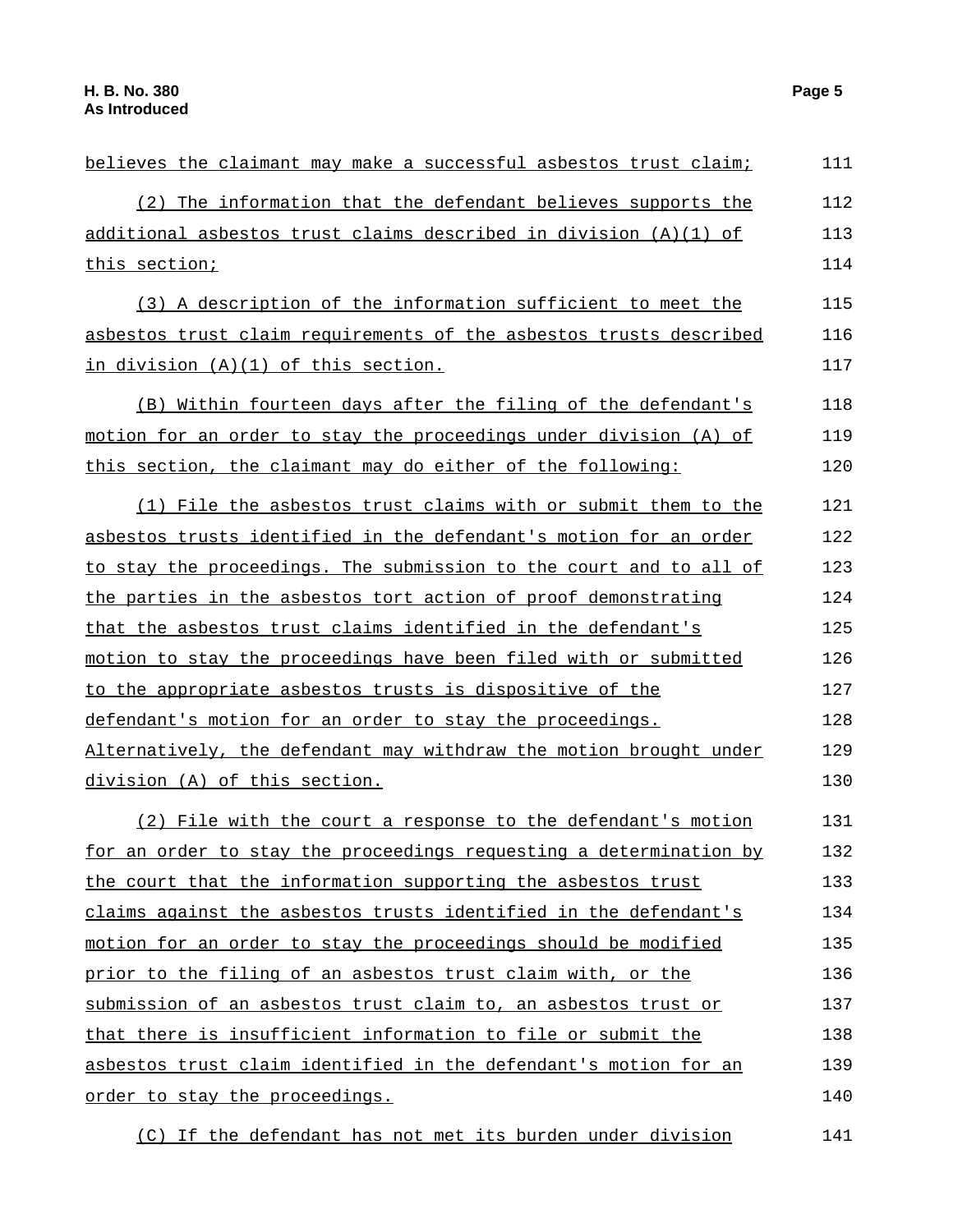| (A) of this section and if the claimant files a response pursuant      | 142 |
|------------------------------------------------------------------------|-----|
| to division (B)(2) of this section, the court shall determine if a     | 143 |
| successful asbestos trust claim could be submitted in good faith       | 144 |
| to each asbestos trust identified in the defendant's motion for an     | 145 |
| order to stay the proceedings brought under division (A) of this       | 146 |
| section. The claimant has the burden of proof, by a preponderance      | 147 |
| of the evidence, to demonstrate that the information set forth by      | 148 |
| the defendant pursuant to divisions $(A)(2)$ and $(3)$ of this section | 149 |
| should be modified prior to the filing of an asbestos trust claim      | 150 |
| with, or the submission of an asbestos trust claim to, each            | 151 |
| asbestos trust identified in the defendant's motion or that the        | 152 |
| asbestos trust claim should not be filed with or submitted to the      | 153 |
| asbestos trust because a successful asbestos trust claim cannot be     | 154 |
| <u>made in good faith.</u>                                             | 155 |
| (D) If the court determines that there is a good faith basis           | 156 |
| for filing an asbestos trust claim with, or submitting an asbestos     | 157 |
| trust claim to, an asbestos trust identified in the defendant's        | 158 |
| motion for an order to stay the proceedings brought under division     | 159 |
| (A) of this section, the court shall stay the proceedings until        | 160 |
| the claimant files the asbestos trust claims with or submits them      | 161 |
| to the asbestos trusts identified in the defendant's motion for an     | 162 |
| order to stay the proceedings and has otherwise met the                | 163 |
| obligations set forth in this section and section 2307.952 of the      | 164 |
| <u>Revised Code.</u>                                                   | 165 |
|                                                                        |     |
| Sec. 2307.954. (A) A noncancer asbestos trust claim and a              | 166 |
| cancer asbestos trust claim are based on distinct injuries caused      | 167 |
| by a person's exposure to asbestos. A noncancer asbestos trust         | 168 |
| claim that is subject to disclosure under section 2307.952 or          | 169 |
| 2307.953 of the Revised Code or is identified in this section          | 170 |

2307.953 of the Revised Code or is identified in this section means the noncancer asbestos claim that is the subject of the asbestos tort action in which the defendant seeks discovery pursuant to sections 2307.951 to 2307.954 of the Revised Code. If 170 171 172 173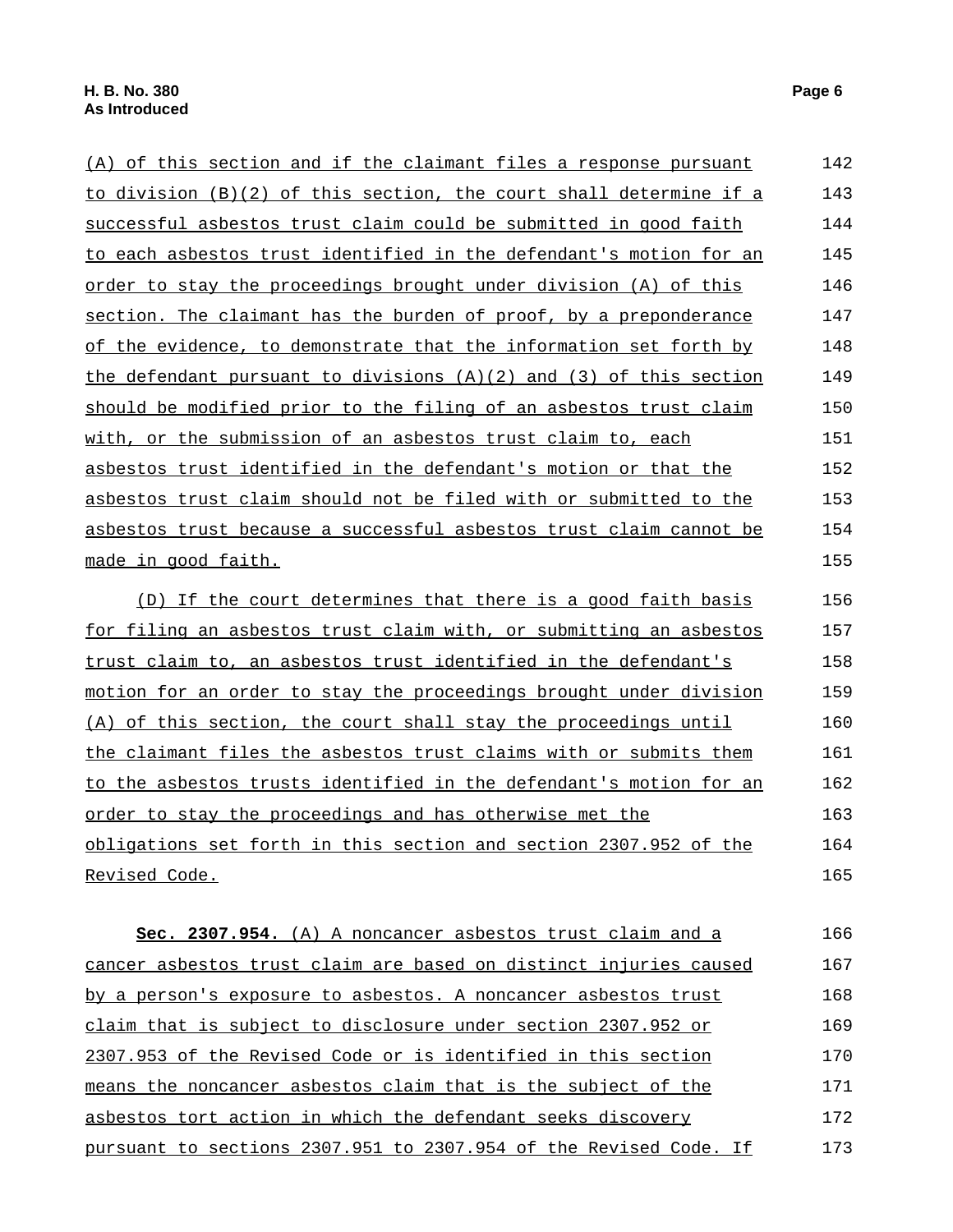a claimant previously filed a noncancer asbestos trust claim with, or submitted a noncancer asbestos trust claim to, an asbestos trust and subsequently filed an asbestos tort action based on a cancer asbestos claim, a cancer asbestos trust claim that is subject to disclosure under section 2307.952 or 2307.953 of the Revised Code or is identified in this section means both the earlier filed noncancer asbestos trust claim and the cancer asbestos claim that is the subject of the subsequent asbestos tort action. 174 175 176 177 178 179 180 181 182 (B) Asbestos trust claims and the information that is the subject of disclosure under section 2307.952 or 2307.953 of the Revised Code are presumed to be authentic, relevant to, and discoverable in an asbestos tort action. Notwithstanding any agreement or confidentiality provision, trust claims material are presumed to not be privileged. The parties in the asbestos tort action may introduce at trial any trust claims material to prove alternative causation for the exposed person's claimed injury, death, or loss to person, to prove a basis to allocate responsibility for the claimant's claimed injury, death, or loss to person, and to prove issues relevant to an adjudication of the asbestos claim, unless the exclusion of the trust claims material is otherwise required by the rules of evidence. An asbestos trust claim rejected by an asbestos trust may be excluded as evidence if the exclusion is required by the rules of evidence. 183 184 185 186 187 188 189 190 191 192 193 194 195 196 197 (C) In addition to the disclosure requirements set forth in sections 2307.952 and 2307.953 of the Revised Code, the parties to the asbestos tort action may seek additional disclosure and discovery of information relevant to the action by any mechanism 198 199 200 201

provided by any applicable section of the Revised Code, the Rules of Civil Procedure, any local rule, or any case management order. In addition to the disclosure described in this division, any defendant in the asbestos tort action also may seek discovery of 202 203 204 205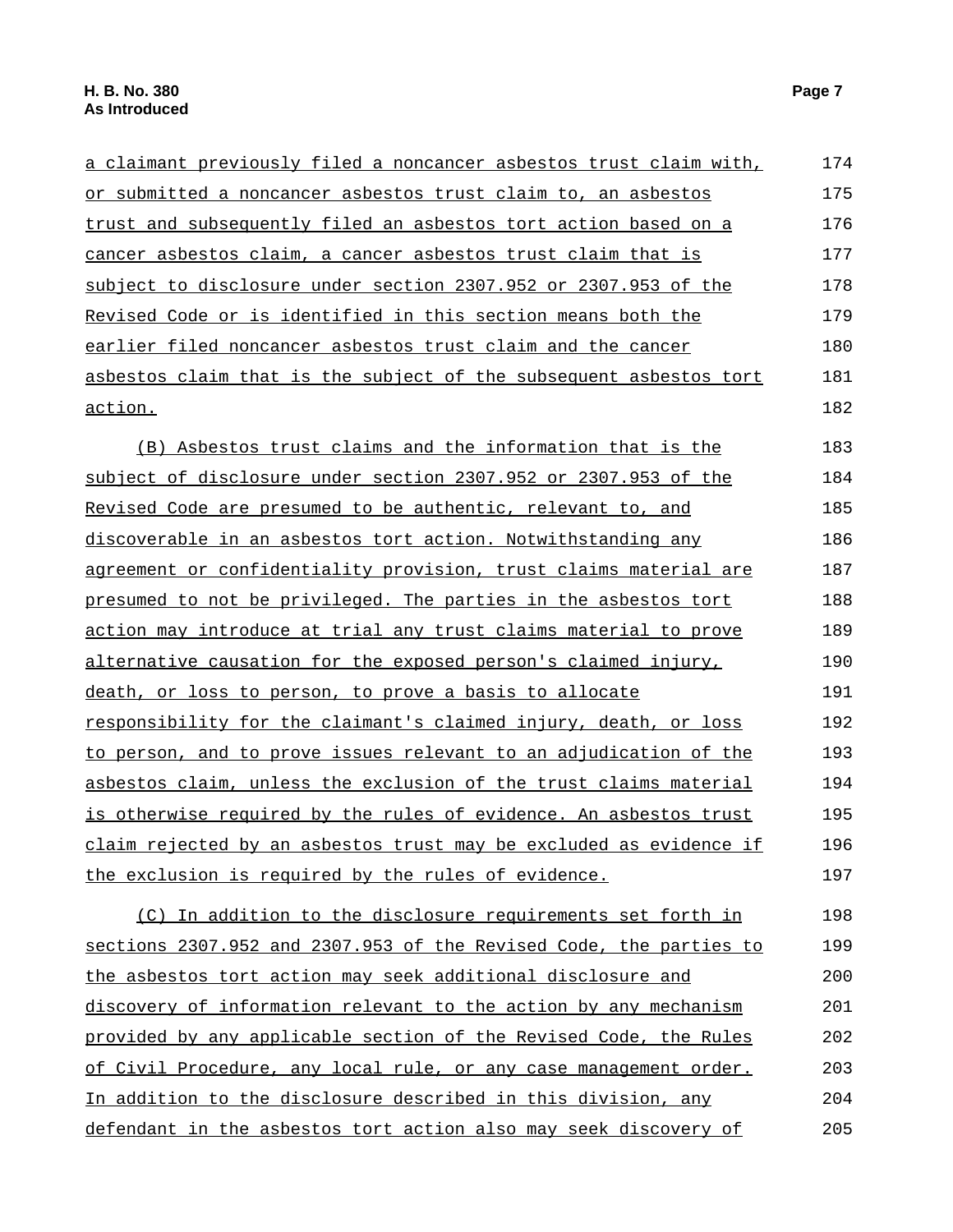| the claimant's asbestos trust claims directly from the asbestos    | 206 |
|--------------------------------------------------------------------|-----|
| trusts involved.                                                   | 207 |
| (D) In an asbestos tort action, upon the filing by a               | 208 |
| defendant or judgment debtor of an appropriate motion seeking      | 209 |
| sanctions or other relief, the court may impose any sanction       | 210 |
| provided by a law of this state, including, but not limited to,    | 211 |
| vacating a judgment rendered in an asbestos tort action for a      | 212 |
| claimant's failure to comply with the disclosure requirements of   | 213 |
| this section and sections 2307.952 and 2307.953 of the Revised     | 214 |
| Code.                                                              | 215 |
| $(E)(1)$ If subsequent to obtaining a judgment in an asbestos      | 216 |
| tort action in this state a claimant files any additional asbestos | 217 |
| trust claim with, or submits any additional asbestos trust claim   | 218 |
| to, an asbestos trust that was in existence at the time the        | 219 |
| claimant obtained that judgment, the trial court, upon the filing  | 220 |
| by a defendant or judgment debtor of an appropriate motion seeking | 221 |
| sanctions or other relief, has jurisdiction to reopen its judgment | 222 |
| <u>in the asbestos tort action and do either of the following:</u> | 223 |
| (a) Adjust the judgment by the amount of any subsequent            | 224 |
| asbestos trust payments obtained by the claimant;                  | 225 |
| (b) Order any other relief to the parties that the court           | 226 |
| considers just and proper.                                         | 227 |
| (2) As used in division (E) of this section, "asbestos trust"      | 228 |
| means and encompasses all trust entities, claims agents, or claims | 229 |
| processing facilities that are created pursuant to the             | 230 |
| jurisdiction of a United States bankruptcy court and section       | 231 |
| 524(q) of Chapter 11 of the United States Bankruptcy Code, 11      | 232 |
| U.S.C. 524(g), or other applicable provision of law and that are   | 233 |
| formed for the purpose of compensating claimants asserting         | 234 |
| eligible asbestos claims.                                          | 235 |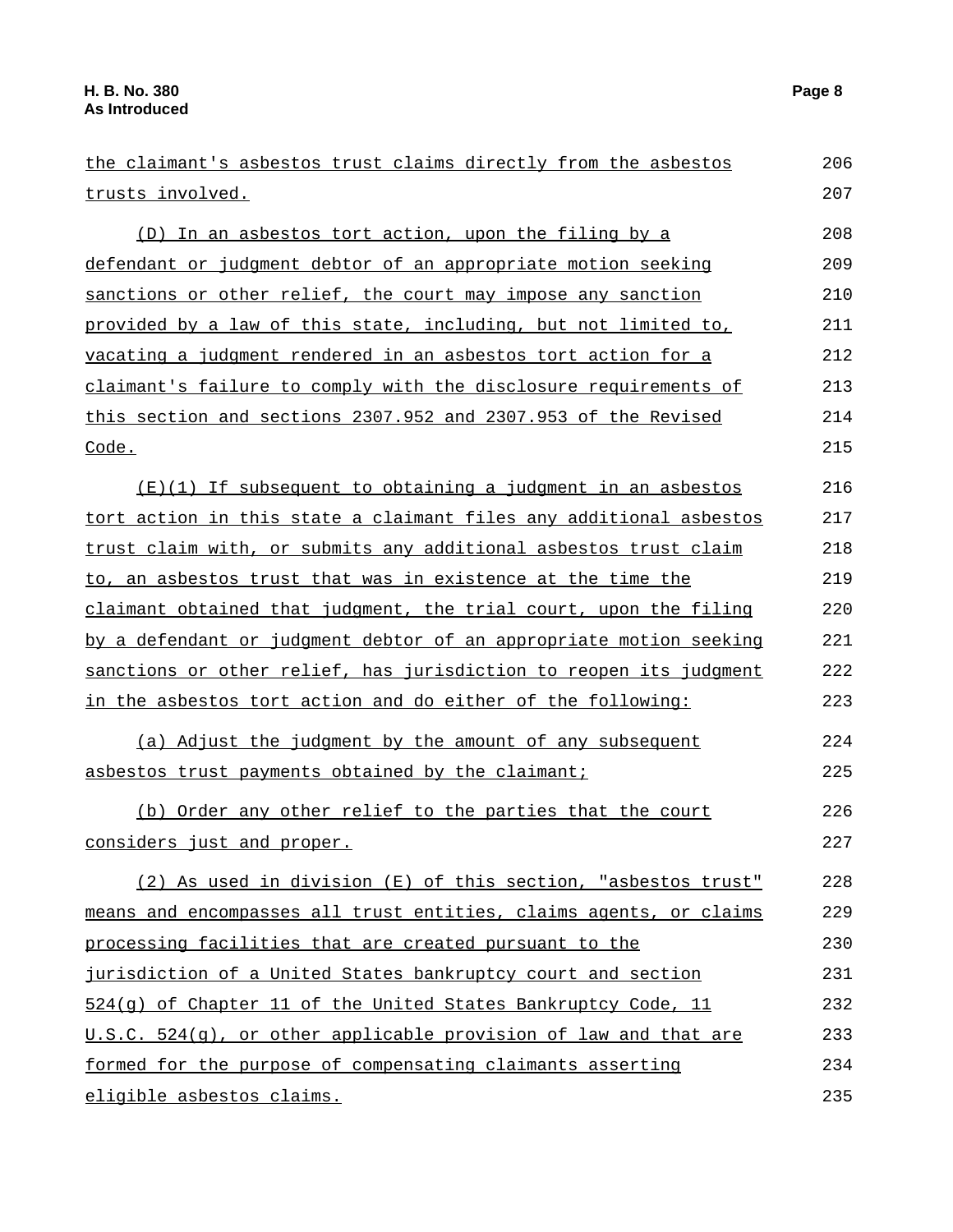**Section 2.** Sections 2307.951 to 2307.954 of the Revised Code, as enacted by this act, apply to asbestos tort actions filed on or after the effective date of this act and to pending asbestos tort actions in which trial has not commenced as of the effective date of this act. 236 237 238 239 240

As used in this section, "asbestos tort action" has the same meaning as in section 2307.951 of the Revised Code, as enacted by this act. 241 242 243

**Section 3.** (A) If any provision that constitutes the whole or part of a section of the Revised Code enacted by this act or if any application of any provision that constitutes the whole or part of a section of the Revised Code enacted by this act is held invalid, the invalidity does not affect other provisions of the section or applications of other provisions of the section that can be given effect without the invalid provision or application. To this end, the provisions that constitute the whole or part of the sections of the Revised Code enacted by this act and their applications are independent and severable. 244 245 246 247 248 249 250 251 252 253

(B) If any provision that constitutes the whole or part of a section of the Revised Code enacted by this act or if any application of any provision that constitutes the whole or part of a section of the Revised Code enacted by this act is held to be preempted by federal law, the preemption does not affect other provisions of the section or applications of other provisions of the section that can be given effect without the preempted provision or application. To this end, the provisions that constitute the whole or part of the sections of the Revised Code enacted by this act and their applications are independent and severable. 254 255 256 257 258 259 260 261 262 263 264

**Section 4.** The General Assembly makes the following 265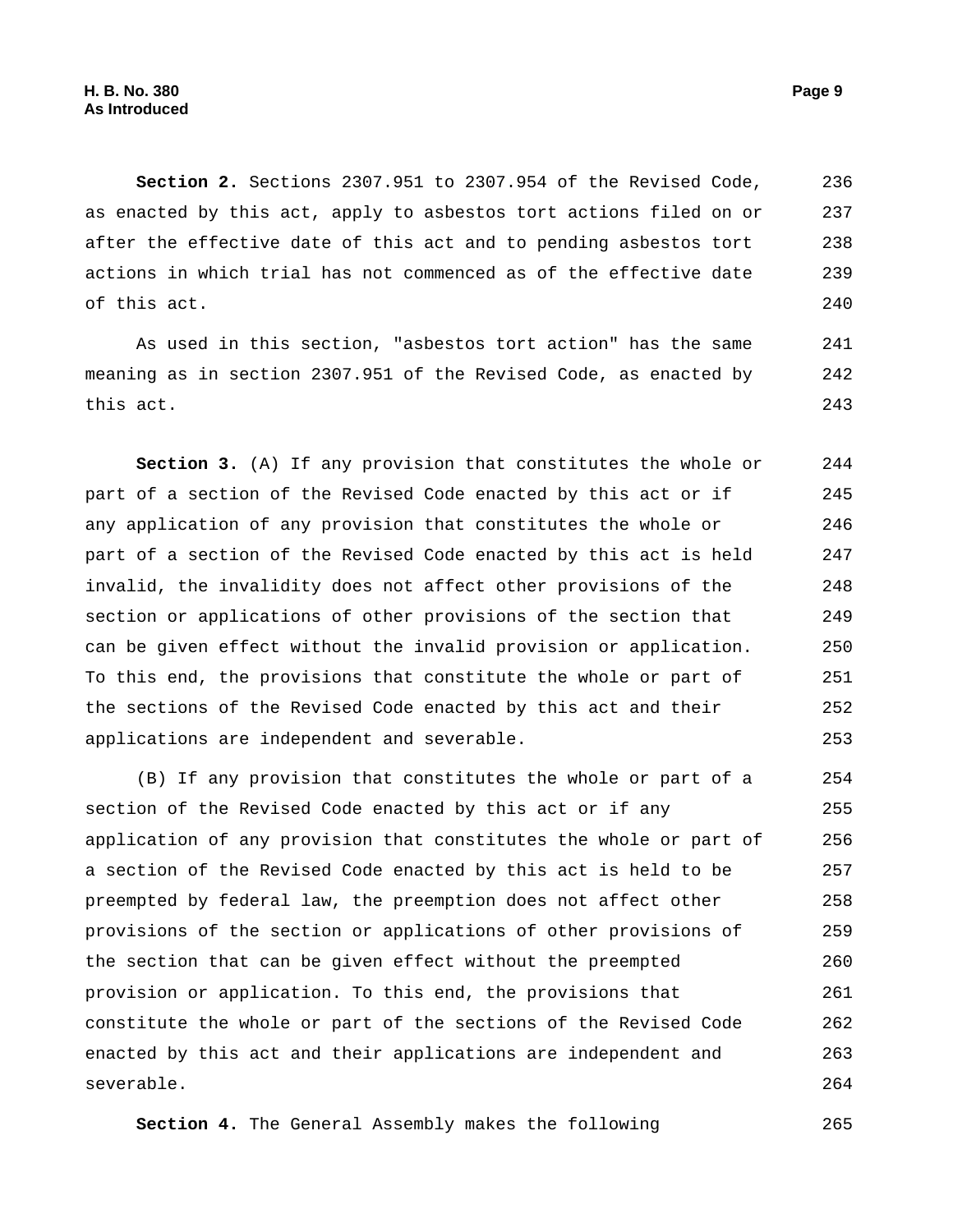statements of findings and intent: 266

(A) The United States Supreme Court has described asbestos litigation in this country as a crisis. 267 268

(B) Asbestos litigation has forced an estimated eighty-five employers into bankruptcy. The rate of asbestos-driven bankruptcies has accelerated in recent years. Between 2000 and 2007, there were more asbestos-related bankruptcy filings than in either of the prior two decades. 269 270 271 272 273

(C) Personal injury lawyers have responded to these bankruptcies by expanding their search for solvent defendants. The number of asbestos defendants now includes over eight thousand five hundred companies, including many small- and medium-sized companies, in industries that cover eighty-five per cent of the United States economy. 274 275 276 277 278 279

(D) Asbestos claimants often seek compensation for alleged asbestos-related conditions from civil defendants that remain solvent in civil court tort actions and from trusts or claims facilities formed in asbestos bankruptcy proceedings. 280 281 282 283

(E) There is limited coordination and transparency between these two paths to recovery. Ohio courts have already experienced the problem of instances of claimants failing to provide information and materials regarding asbestos trust claims that they have commenced. This lack of transparency creates a strong potential for abuse of the judicial process, as plaintiffs may allege facts intended to maximize recoveries from trusts created through the bankruptcy system while also alleging different or conflicting facts to maximize recoveries from tort system defendants. 284 285 286 287 288 289 290 291 292 293

(F) It is in the interest of justice that there be transparency for claims made in the bankruptcy system and for claims made in civil asbestos litigation. Transparency will 294 295 296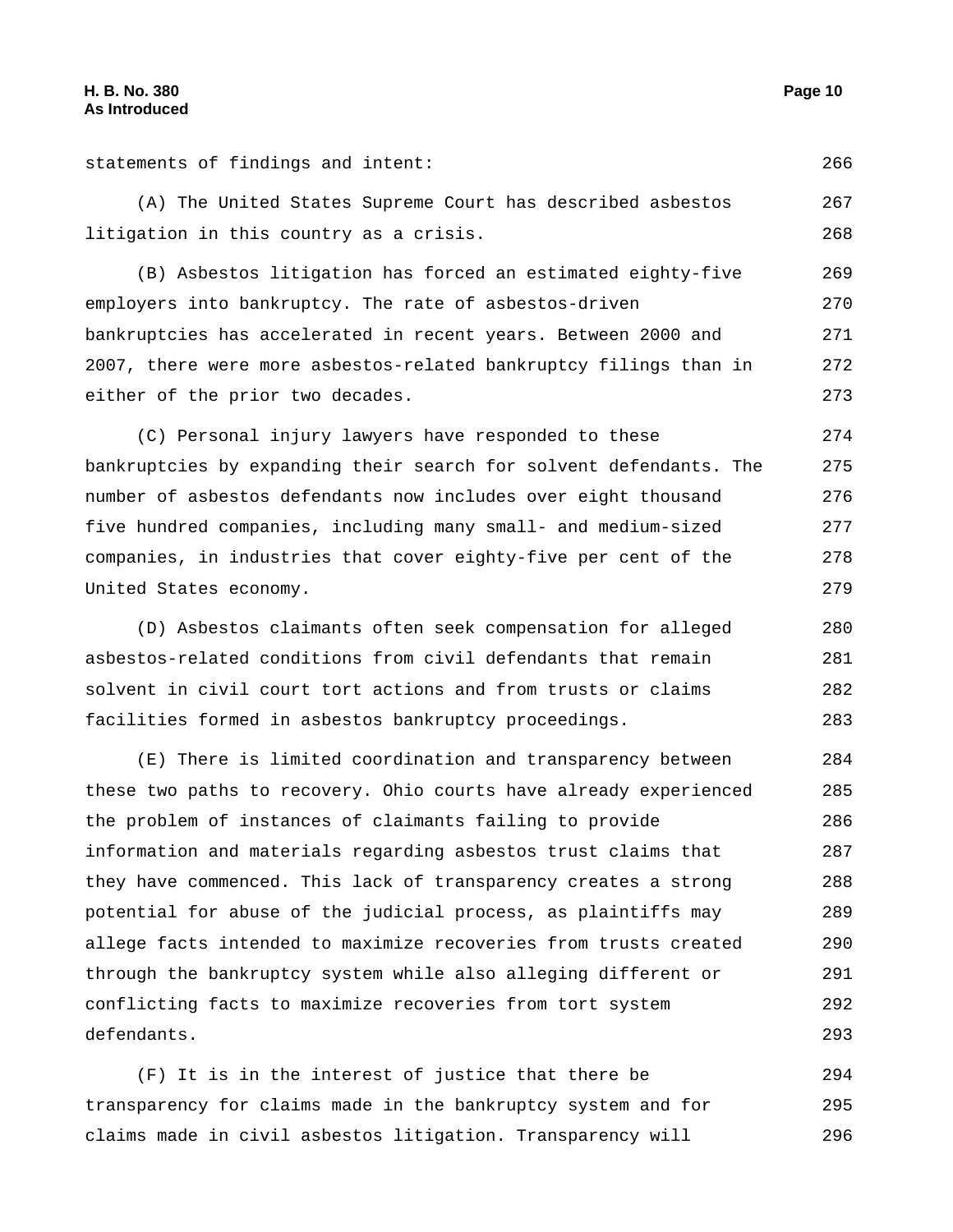address the potential for abuse, fraud, and duplicate and inconsistent payments. 297 298

(G) Presentation of abusive, fraudulent, or inconsistent claims undermines the integrity of Ohio's judicial system. 299 300

(H) The current lack of transparency in the tort system may result in businesses in this state being unfairly penalized and deprived of their rights. 301 302 303

(I) New asbestos trusts are being formed and are anticipated to be funded with approximately thirty billion dollars in assets. As a consequence, it is critical to the interests of justice and to the economy of the state of Ohio that the distribution of these assets be made in a manner that incorporates full and consistent disclosure when recovery is sought through an asbestos tort action in Ohio against solvent companies or through a trust claim against a bankrupt entity. All relevant asbestos exposure information should be made available in a timely manner so that solvent companies do not unnecessarily absorb the liabilities of bankrupt trust entities that are not subject to tort actions. Transparency will help ensure that all responsible parties are allocated an equitable share of any liability and will encourage injured persons to promptly seek an appropriate recovery from all appropriate sources. 304 305 306 307 308 309 310 311 312 313 314 315 316 317 318

(J) The General Assembly has established apportionment of liability as a public policy. Pursuant to Ohio apportionment of liability law, bankrupt entities are currently assigned a proportion of liability by the trier of fact. As a consequence, this act furthers this existing public policy of the State of Ohio by ensuring that asbestos tort actions are resolved on the basis of all available evidence and on the full merits. With the advent of an increasing number of significant asbestos trusts, it is apparent that asbestos trusts and the claimants asserting claims against them will be primary sources of information and evidence 319 320 321 322 323 324 325 326 327 328